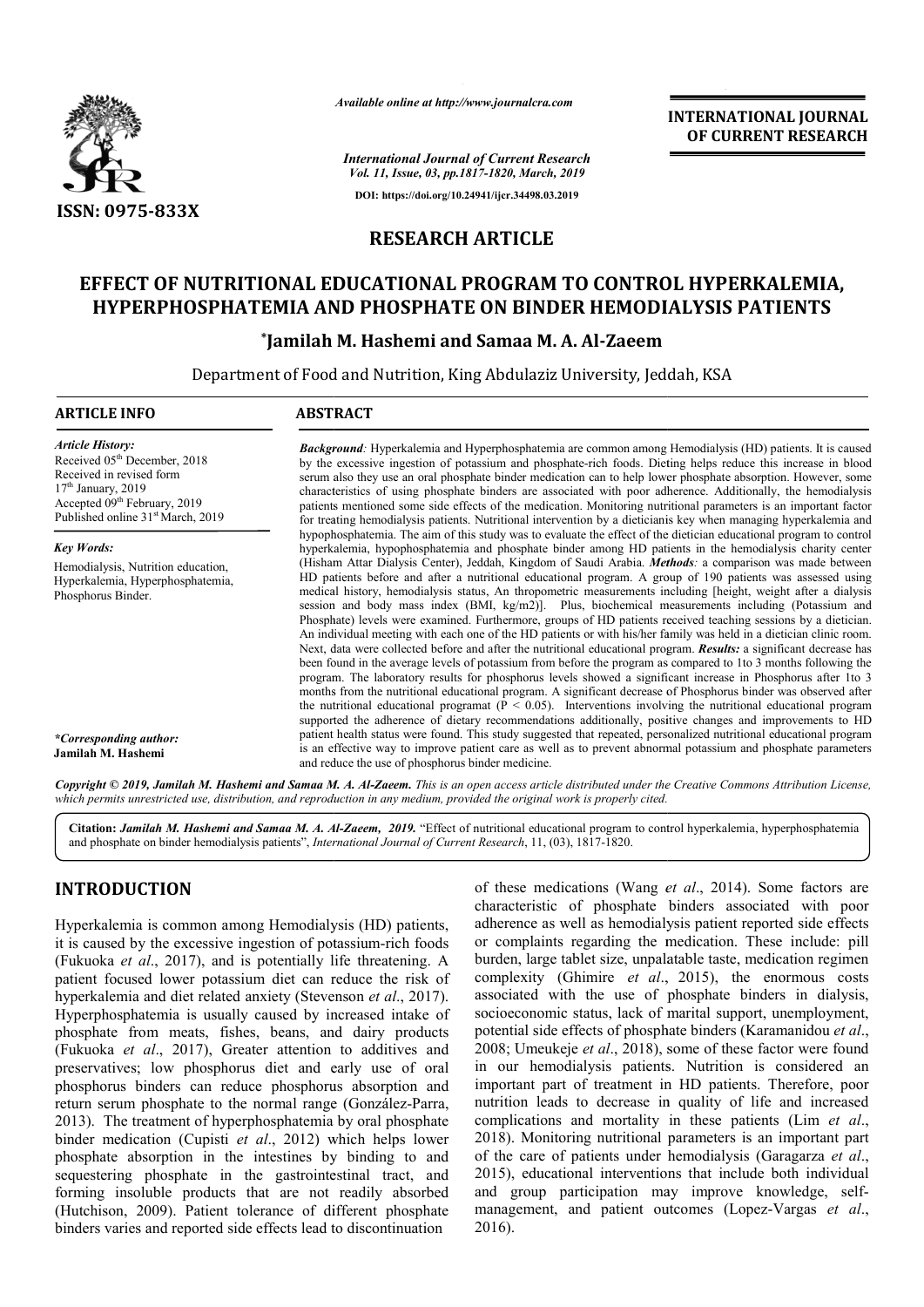Patient education with family involvement and assisting patients to identify and manage difficulties with lifestyle changes related to HD are essential elements in promoting compliance (Lee, 2002).Dietitians and Nutritional management play an essential role in the management of patients and the Patient Education process (14), caring for people undergoing hemodialysis, and the practical and culturally appropriate nutritional advice to enhance patient care (Stevenson *et al*., 2017). The dietician can help with the management of hyperkalemia or hyperphosphatemia by nutrition education. Identifying foods high in phosphorus and potassium (Kalantar-Zadeh, 2013), is essential due to the limited clearance of phosphate and potassium by dialysis (Lim *et al*., 2018). The aim of this study is to evaluate the effect of the dietician-led education program of phosphate and potassium to control for hyperkalemia, hyperphosphatemia and phosphate binder among patients undergoing hemodialysis in a single- charity hemodialysis center.

### **MATERIALS AND METHODS**

*Design:* We compared subjects before and after a nutrition education.

*Setting:* This study was a conducted in a hemodialysis charity center (Hisham attar dialysis center) operated by Albir society in Jeddah. King Saudi Arabia, from August 2017 to November 2017.

*Patients:* One hundred and ninety hemodialysis patients who had been receiving dialysis for more than three months and who were older than 18 years of age. Our exclusion criteria were as follows: patients with liver cirrhosis; and Hepatitis. All Patients consented to participate and complete this study.

*Intervention:* Teaching sessions by a lecturer in a classroom to a small group of patients for 1 hour in Hisham attar dialysis center, all patients received the teaching session within 4 days. The lecture included reviewing the most important food items rich in potassium and phosphorus, identifying appropriate dietary alternatives, and the effect and symptoms of an increase in health and body (Cupisti *et al*., 2018; Beto *et al*., 2016; D'Alessandro *et al*., 2015). The dietician had an individual meeting with each of patients or with their family in a Dietician clinic room (19), the education consisted of 15 minute face-to-face education sessions and also received information booklets. All patients completed a before-and-after knowledge test and gave blood samples. After the education sessions, at the short-term (at one month after education) and long-term (at two and three months after education) we assessedpatient laboratoryprofiles(Potassium and phosphorus), we obtained a phosphorus binder intake assessment, and reviewed their electronic medical records and medication list (Lim *et al*., 2018). We assessed baseline medical history, duration hours on hemodialysis session, and period time on dialysis maintenance. We also recorded anthropometric measurements including height, weight after a dialysis session, body mass index (BMI, kg/m2), and percentile of Intradialytic weight gain (%IDWG).

*Statistical analysis:* Data are presented as means with standard deviations for continuous variables and as numbers with percentages for categorical variables. Where use paired t-test to examine differences, evaluate the effect of nutritional education baseline with laboratory result (potassium,

phosphorus) and phosphorus binder prescription after the 1st, 2nd and 3rd months, (respectively). We used the p-value for the interactions of intervention and temporal changes and considered P< 0.05 to be significant (Jo *et al*., 2017).

### **RESULTS**

The baseline characteristics among the 190 patients include: the average age of patients was 50.65 years (SD=14.11), more than half of them (64.7%) were male shown in Table 1. Were under HD from  $8.02(SD=6.55)$  years, and  $3.74(SD=0.39)$ hours/session Table 2. Among the patients, 29.5 % had Diabetes (DM), 96% had Hypertension (HTN), while most patients had both. The cause of renal failure HTN 39.5% (Table 3). The mean BMI was  $24.74 \pm 5.06$  kg/m2, and % IDWG 3.77±1.15. To examine the changes in the laboratory results after nutritional education by lecture and counseling over time, baseline parameters were compared with the measurements after the 1st, 2nd and 3rd months (Tables 4).

**Table 1. Demographic finding in the study patient**

| Characteristics           |        |                   |
|---------------------------|--------|-------------------|
| Age by years $(M \pm SD)$ |        | $50.65 \pm 14.11$ |
| Gender $(\% )$            | Male   | 64.7%             |
|                           | Female | 35.3%             |

**Table 2. Hemodialysis Status (Mean ±SD)**

| Characteristics       |                 |
|-----------------------|-----------------|
| Total years on HD.    | $8.02\pm 6.55$  |
| <b>Duration Hours</b> | $3.74 \pm 0.39$ |

**Table 3. BMI, %IDWG and Medical status:**

| <b>Characteristics</b>            |                              |                  |
|-----------------------------------|------------------------------|------------------|
| BMI (kg/m2) $(M \pm SD)$          |                              | $24.74 \pm 5.06$ |
| $\%$ IDWG ( $M\pm SD$ )           |                              | $3.77 \pm 1.15$  |
| DM(%)                             |                              | 29.5             |
| $HTN$ $(\% )$                     |                              | 96.3             |
|                                   | DM                           | 14.2             |
|                                   | <b>HTN</b>                   | 39.5             |
|                                   | HTN & DM                     | 3.7              |
| Cause of renal<br>failure $(\% )$ | Renal stone                  | 1.1              |
|                                   | Systemic lupus erythematosus | 2.1              |
|                                   | Other                        | 31.1             |
|                                   | Unknown                      | 8.4              |

The results of paired t test revealed a significant decrease in the mean of potassium before the nutrition education  $(M= 5.62, SD= 0.72)$  than after 1 months from nutrition education (M= 5.40, SD= 0.97);t (189) = 3.074, p= .002, after 2 months from nutrition education  $(M= 5.13, SD= 0.62)$ ;t  $(189) = 9.410$ ,  $p = .000$ , and after 3 months from nutrition education (M= 5.29, SD= 0.73);t (189) = 5.843, p= .000 (Table 4). When examined, phosphorus level laboratory results showed no significant difference between before nutrition education and after 2 months, but showed a significant increase between laboratory results of Phosphorus before the nutrition education ( $M = 5.57$ ,  $SD = 1.69$ ) than after 1 months from nutrition education (M= 5.93, SD= 1.69);t (189) = -2.86, p=. 005, and after 3 months from nutrition education (M= 6.01, SD=  $1.75$ ;t  $(189) = -3.36$ , p=  $.001$  (Table 4). As for phosphorus binder, we observed significantly decreased dose between before nutrition education ( $M= 1.54$ , SD= 1.83) than after 2 months from nutrition education ( $M= 1$ , SD= 1.47);t  $(189) = 4.44$ , p= .000, and after 3 months from nutrition education (M= 0.93, SD= 0.10);t(189)=4.97, p=.000 (Table 5).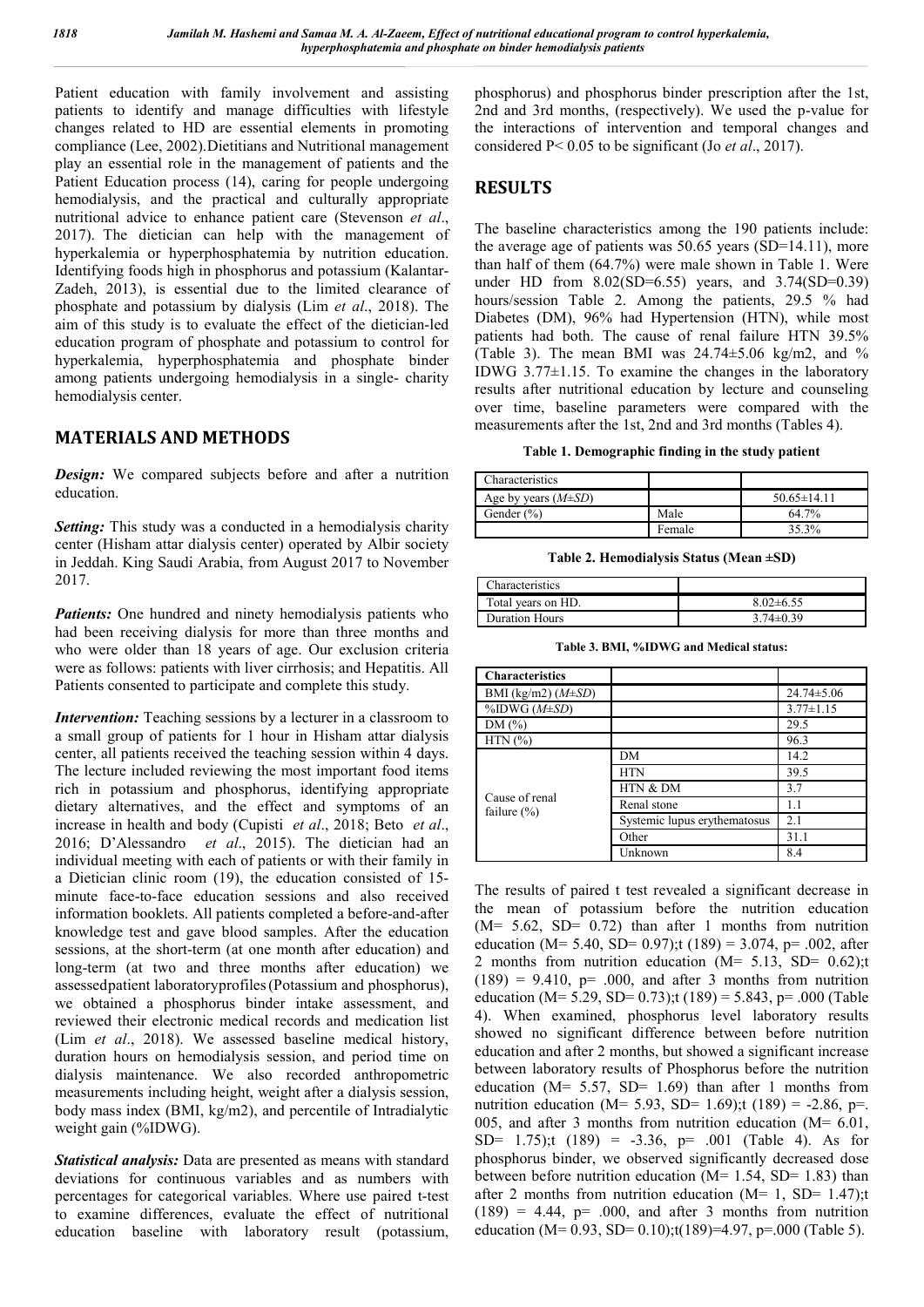| Laboratorv<br>result | <b>Before</b><br>Education | <b>After Education</b><br>month) | <i>P-</i> value | <b>After Education</b><br>(2 months) | <i>P-</i> value | <b>After Education</b><br>(3 months) | P-value  |
|----------------------|----------------------------|----------------------------------|-----------------|--------------------------------------|-----------------|--------------------------------------|----------|
| Potassium            | $5.62 \pm 0.72$            | $5.40 \pm 0.97$                  | $0.002*$        | $13\pm0.62$                          | $0.000*$        | $5.29 \pm 0.73$                      | $0.000*$ |
| Phosphorus           | $5.57 \pm 1.69$            | $5.93 \pm 1.69$                  | $0.005*$        | $5.58 \pm 1.67$                      | 0.949           | $6.01 \pm 1.75$                      | $0.001*$ |
| $*P < 0.05$          |                            |                                  |                 |                                      |                 |                                      |          |

**Table 4. Sample Descriptive Using Paired t-test Effect of nutrition education on the biochemical parameter**

**Table 5. Sample Descriptive Using Paired t-test Effect of nutrition education on Phosphorus binder**

| <b>Medication</b>                    | <b>Before</b><br>Education | <b>After Education</b><br>month) | P-value | <b>After Education</b><br>! months) | <i>P</i> -value | <b>After Education</b><br>(3 months) | P-value |
|--------------------------------------|----------------------------|----------------------------------|---------|-------------------------------------|-----------------|--------------------------------------|---------|
| Oral phosphate<br>binders tablet/day | $.54 \pm 1.83$             | $.41 \pm 1.75$                   | 0.25    | $1 \pm 1.47$                        | $0.00*$         | $0.93 \pm 0.10$                      | $0.00*$ |

 $*P < 0.05$ 

## **DISCUSSION**

The present study aimed to investigate the effect of nutrition education to control potassium and phosphorus food intake on laboratoryresults(potassium and phosphate) and oral phosphate binder intake among patients undergoing hemodialysis. The findings of this study signified the effect of nutrition education on a significant decrease in potassium level on the 1st, 2nd, and 3rd months after nutrition education. Repeated dietary education significantly reduced or prevented abnormal hyperkalemia (http://internationalscholars journals. org/ download.php?id=285962908376662888.pdf&type=applicatio n/pdf&op=1), evaluate the impact of personalized nutritional counseling by Garagarza *et al*. (2015) this resulted in a significant decrease in the prevalence of hyperkalemia after 6 months (Garagarza *et al*., 2015), also Lim *et al* (2018) and Guida *et al* (2011) results of dietary education on high potassium foods for 3 months in chronic hemodialysis patients was a significant decrease in serum potassium levels (Lim *et al*., 2018; Guida *et al*., 2011). The study by Ghavidel in (2014) showed that decreased blood potassium levels occur due to following correct nutrition and diet patterns after educational intervention (Ghavidel *et al*., 2014).

In contrast, the study by Baraz *et al*. (2014) found no significant decrease in potassium following education (Baraz *et al*., 2009). We did not observe a declining decrement of the phosphorus level following the intervention in this study, this may be because the serum phosphorus was a little high compared with other studies in which many patients' phosphorus levels exceeded 4.5 mg/dL (10,25-26), whereas the mean in this study  $(5.57 \pm 1.69 - 6.01 \pm 1.75)$ . We found the signified increase statistic in Phosphorus level on 1st, and 3rd months after intervention, according to a study by Caldeira *et al*. (2011) that education helped to reduce phosphorus levels, particularly in a hemodialysis patient after 4 months by Sensitivity analysis with follow-up and we did not find any benefit before this time (Caldeira *et al*., 2011). Where the study resulted in increased. The lack of serum phosphorus reduction in this study may be due to the fact the results were obtained in just 3 months, but in contrast Lim *et al* (2018) and Guida *et al* (2011) results of dietary education on high phosphorus foods for 3 months in chronic hemodialysis patients demonstrated a significant decrease in serum phosphate levels (Lim *et al*., 2018; Guida *et al*., 2011). The other study found the educational intervention led to significant decrease in the serum phosphorus among Hemodialysis patients receiving education by dieticians (Baraz *et al*., 2009; Karavetian *et al*., 2015; Shi *et al*., 2014). A study (2015) recommended that renal diet education, guided by dieticians, reduces serum P level (Tsai *et al*., 2015).

In our study, we showed the effect of Nutrition Education in reducing average oral intake of phosphorus binder from before and after the 2nd and 3rd months of nutrition education (1.54, 1, 0.93) respectively. A study (2017) found that better knowledge of phosphate dietary, dietary behavior change included high-intensity education, long duration of intervention, and individualized counseling by a dietician may reduce the serum phosphate levels and reduce using of phosphorus binder (Milazi *et al*., 2017), normalizing serum phosphate levels with phosphate binders is possible but this variability in meal phosphate intake with relatively fixed phosphate binder dosing may contribute to the poor phosphate control experienced by patients on dialysis (Leung *et al*., 2015). A study by Vrdoljak *et al* (2016) led to a significant reduction of phosphate binder therapy between education intervention and control group (Vrdoljak *et al*., 2016).

#### **Conclusion**

Based on this research, intervention involving nutrition education may support the adherence of dietary recommendations and improve health status. Those patients who received nutrition education showed positive changes, which may be helpful to reduce hyperkalemia, hyperphosphatemia, and the use of phosphorus binder. This study suggests that repeated dietary education is an effective way of improving patient dietary compliance and in preventing abnormal potassium and phosphate parameters.

### **REFERENCES**

- Baraz, S., Parvardeh, S., Mohammadi, E. and Broumand, B. 2009. Dietary and fluidcompliance: An educational intervention for patients having haemodialysis. *Journal of Advanced Nursing,66*(1), 60-68. doi:10.1111/j.1365- 2648.2009.05142.x
- Beto, J. A., Schury, K. and Bansal, V. 2016. Strategies to promote adherence to nutritional advice in patients with chronic kidney disease: A narrative review and commentary. *International Journal of Nephrology and Renovascular Disease,*21. doi:10.2147/ijnrd.s76831
- Caldeira, D., Amaral, T., David, C. and Sampaio, C. 2011. Educational Strategies toReduce Serum Phosphorus in Hyperphosphatemic Patients With Chronic Kidney Disease: Systematic Review With Meta-analysis. *Journal of Renal Nutrition,21*(4), 285-294. doi:10.1053/j.jrn.2010.11.006
- Cupisti, A., Ferretti, V., D'Alessandro, C., Petrone, I., Giorgio, A. D., Meola, M., Panichi, V., Conti, P., Lippi, A., Caprioli, R., Capitanini, A. 2012. Nutritional Knowledge in Hemodialysis Patients and Nurses: Focus on Phosphorus. *Journal of Renal Nutrition,22*(6), 541-546. doi:10.1053/j.jrn.2011.11.003